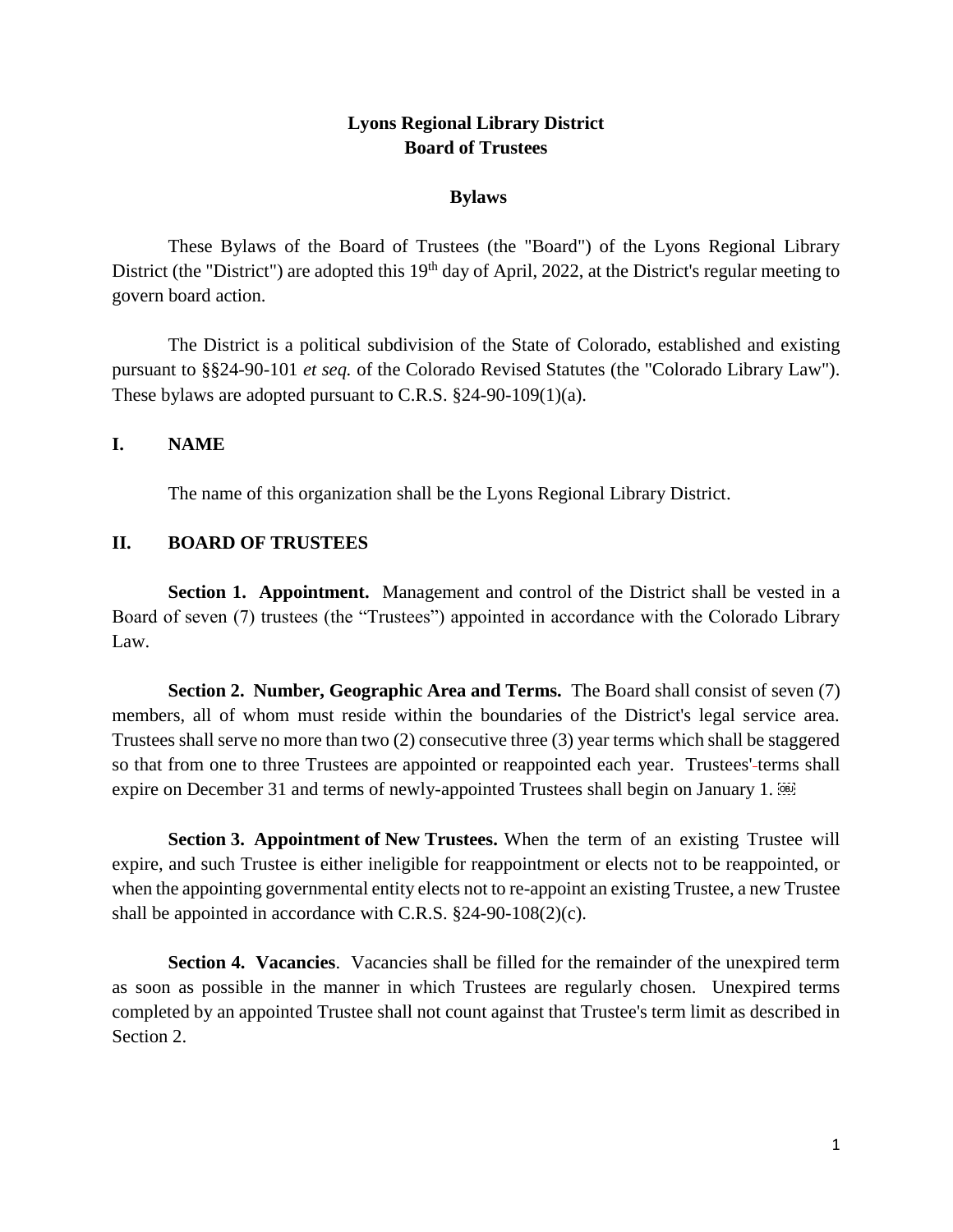**Section 5. No Salary.** Trustees shall not receive a salary or other compensation as a Trustee, but necessary traveling and other necessary, documented expenses actually incurred may be paid from District funds.

**Section 6. Removal.** A Trustee may be removed by the majority vote of 2 of the 3 entities (Town of Lyons Board of Trustee, Boulder County Commission, Larimer County Commission) appointing District trustees and only upon a showing of good cause. Good cause for removal shall consist of (a) knowing violation of the Colorado Library Law, (b) knowing violation of the District's conflict of interest or financial policies, (c) financial misfeasance with respect to District funds or property, or (d) failure to attend (in person or by remote access), without justification, three consecutive regular meetings of the Board.

**Section 7. Power and Duties.** The Board shall have those duties and responsibilities set forth as authorized powers under the Colorado Library Law, as such may be revised from time to time. In addition, the Board shall have all powers necessary or incidental to the specific powers granted by statute.

**Section 8. Authorization.** Board membership does not, under any circumstances, authorize a Trustee to represent or bind the Board or District in any official capacity whatsoever except as such authority is granted and approved in writing by a vote of the Board taken at a regular or special meeting.

### **III. MEETINGS OF THE BOARD OF TRUSTEES**

**Section 9. Regular Meetings.** A regular meeting of the Board shall be held pursuant to a schedule determined by the Board, but at least quarterly, for the purpose of transacting the business of the District. All business of the Board shall be conducted only during regular or special meetings hereinafter provided for, and all of such regular or special meetings shall be open to the public, subject to the right of the Board to meet in executive session.

**Section 10. Time and Place.** The time and place of all regular and special meetings will be announced as required by law.

**Section 11. Notice; Open Meetings; Executive Sessions.** Notice of all meetings of three (3) or more Trustees shall be given in the manner prescribed in C.R.S. §24-6-402(c). At a minimum, the Board shall cause notice of meetings to be posted in designated public places no less than twenty-four hours prior to the meeting. All meetings shall be open to the public, except that at any regular or special meeting, the Board may proceed into executive session upon a majority vote of two-thirds (2/3) of members present for the purpose of considering any matters permitted under C.R.S. § 24-6-402(4). The Board shall retain executive session records for ninety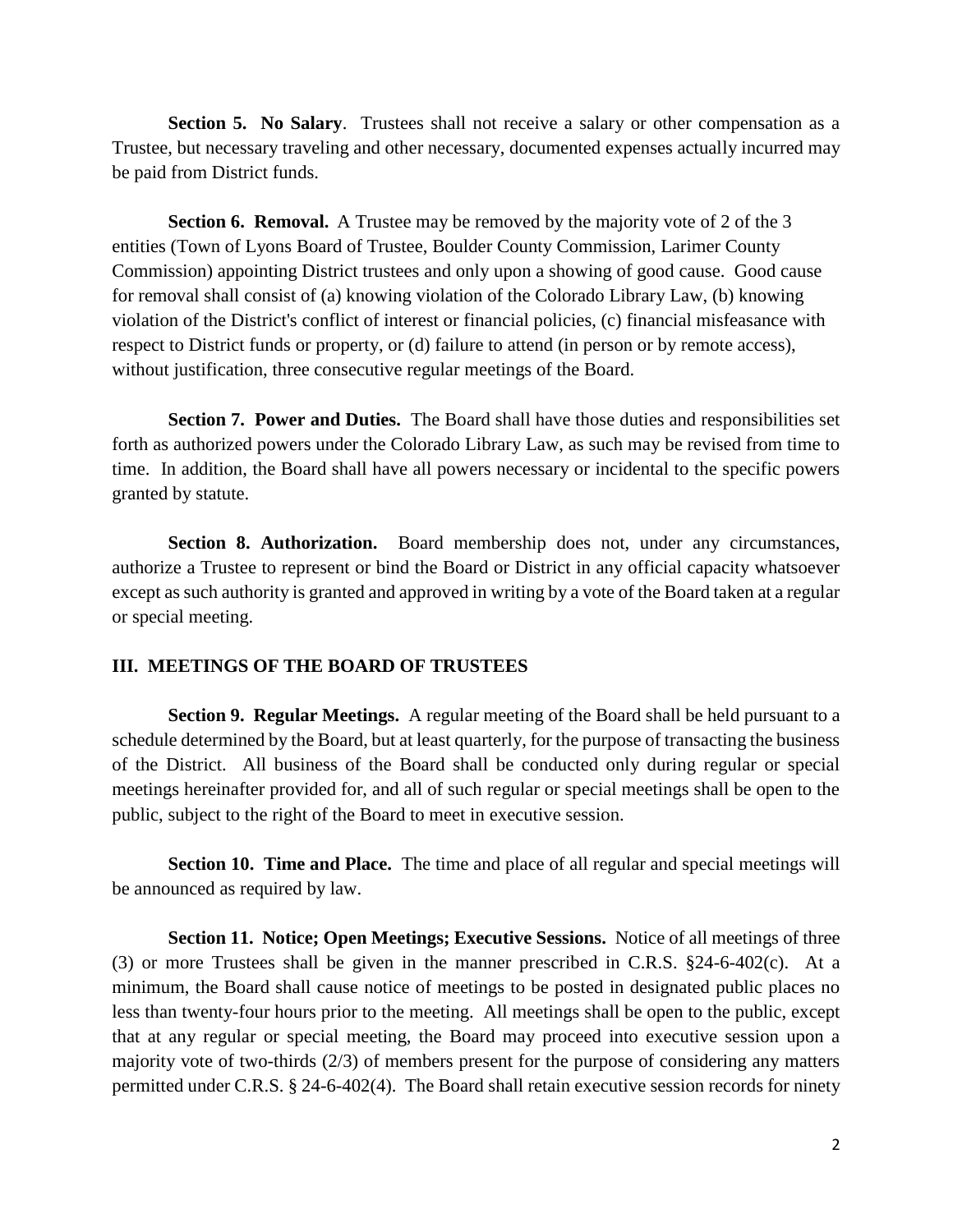(90) days after the date of the executive session in compliance with C.R.S. §24-6-  $402(2)(d.5)(II)(E).$ 

**Section 12. Special Meetings.** Special meetings may be called by any Trustee or the Library Director for any purpose, including for the purpose of planning and goal-setting or the study and discussion of matters to come before the Board. Minutes will be taken at all special meetings and will be part of the public record. Special meetings may be called upon 24 hours' notice to the Trustees and to the public. Notice to the public shall be given in the manner required by law. Notice to Trustees may be given in person in writing or by email.

**Section 13. Other Meetings Disallowed.** No meetings of three or more Trustees or a quorum, whichever is fewer, shall be held except pursuant to the posting of notice as a regular or special meeting.

**Section 14. Quorum.** A majority of the Trustees of the District shall constitute a quorum necessary for the transaction of any business at a regular or special meeting of the Board. The act of the majority of Trustees constituting a quorum at a regular or special meeting shall be the act of the Board. Board members may attend meetings by real-time audio or video service or by such other electronic means that may afford full audio access to Board discussions. When these Bylaws refer to a Trustee being "present", the term "present" shall include attendance by real-time audio or video service. Trustees participating remotely must be able to hear all discussions and public comments and must have all materials and documents that have been provided to the Trustees who are physically present at the meeting.

**Section 15. Public Participation.** Citizens shall be invited to participate in all regular meetings of the Board during a portion of the agenda set aside for this purpose. The president shall determine a time limit for comments based upon the number of persons wishing to speak.

**Section 16. Annual Meeting**. The regular meeting of the Board for the month of January each year shall be designated as the annual meeting. At the annual meeting the officers shall be elected to serve for the ensuing year.

**Section 17. Roll Call Votes.** A Trustee may call for a roll call vote at any time.

**Section 18. Parliamentary Authority.** If necessary, Robert's Rules of Order Revised, most recent edition, may govern Board proceedings in all cases where not in conflict with these bylaws.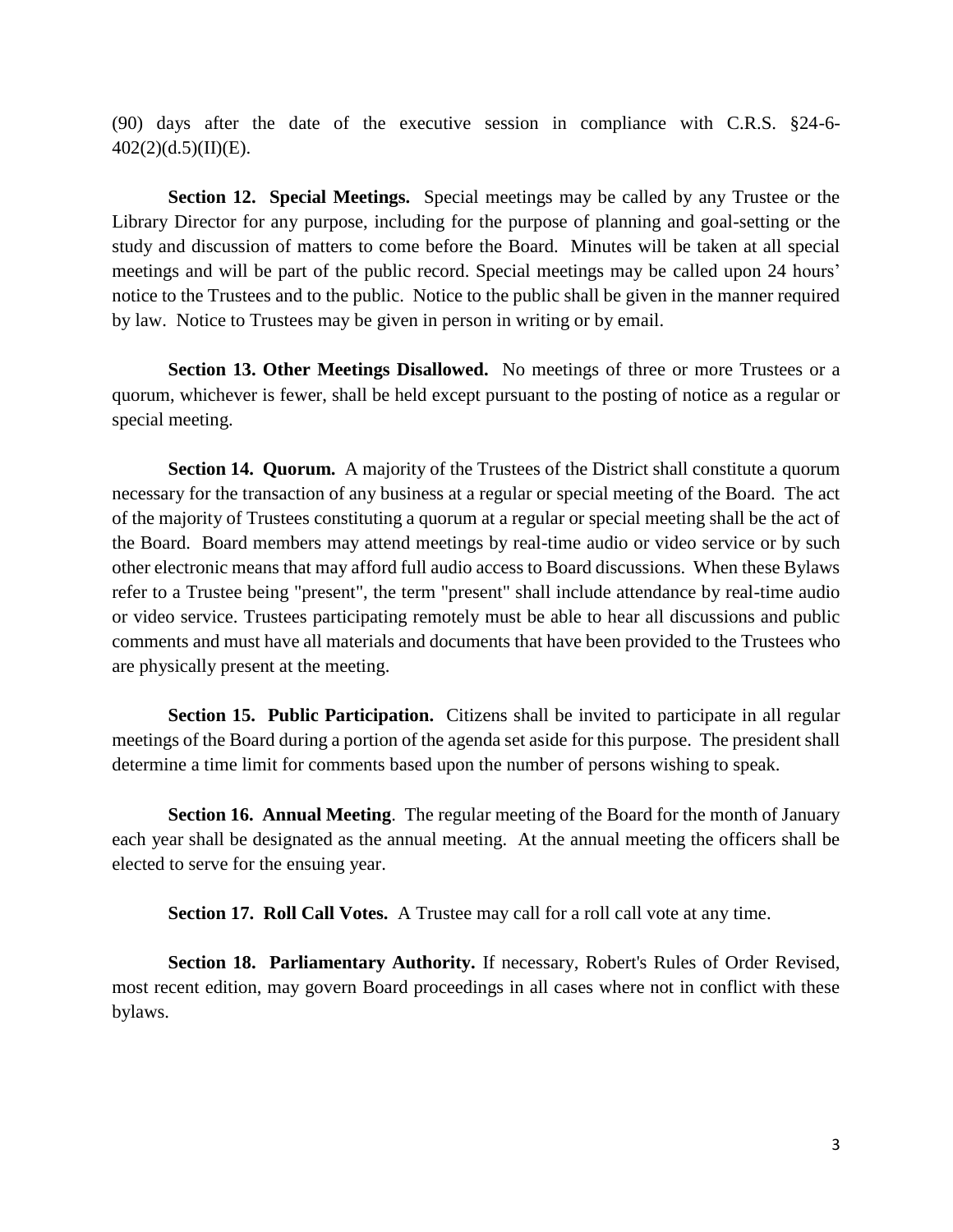### **IV. OFFICERS**

**Section 19. Designation of Officers**. Board officers shall consist of a president, vice president, treasurer, secretary, past president, and such other officers as the Board deems necessary.

Section 20. Date of Election. All officers of the Board shall be elected by the Board at the annual meeting or as soon thereafter as feasible.

**Section 21. Term of Office.** Officers shall serve for a two (2) year term and shall begin their term of office at the next meeting immediately following the election. The past president shall serve for one (1) year.

**Section 22. Succession.** Upon expiration of their terms of office, the Vice-President shall move into the President position and the President shall move into the Past-President position, unless otherwise agreed by a majority vote of the Board.

**Section 23. Number of Terms of Office.** A Trustee serving as a Board officer shall not be eligible to serve more than two consecutive terms in the same office, except by affirmative majority vote of the District Trustees.

**Section 24. Vacancies.** Any vacancy occurring during the regular term of any office, for any reason, shall be filled by a Trustee elected by a vote at a regular or special meeting of the Board for the remaining portion of the term of such office.

**Section 25. Removal.** Any officer may be removed by an affirmative majority vote of the District Trustees taken at a regular or special Board meeting when in such Trustees' reasonable judgment, the best interest of the District will be served thereby.

### **DUTIES OF OFFICERS**

**Section 26. President.** The president shall, subject to the direction and supervision of the Board, be the principal executive officer of the District. The president or his/her designee shall perform all duties incident to the office of president and such other duties as may be prescribed by the Board from time to time, including, but not limited to, the following:

- The president shall preside at all meetings of the Board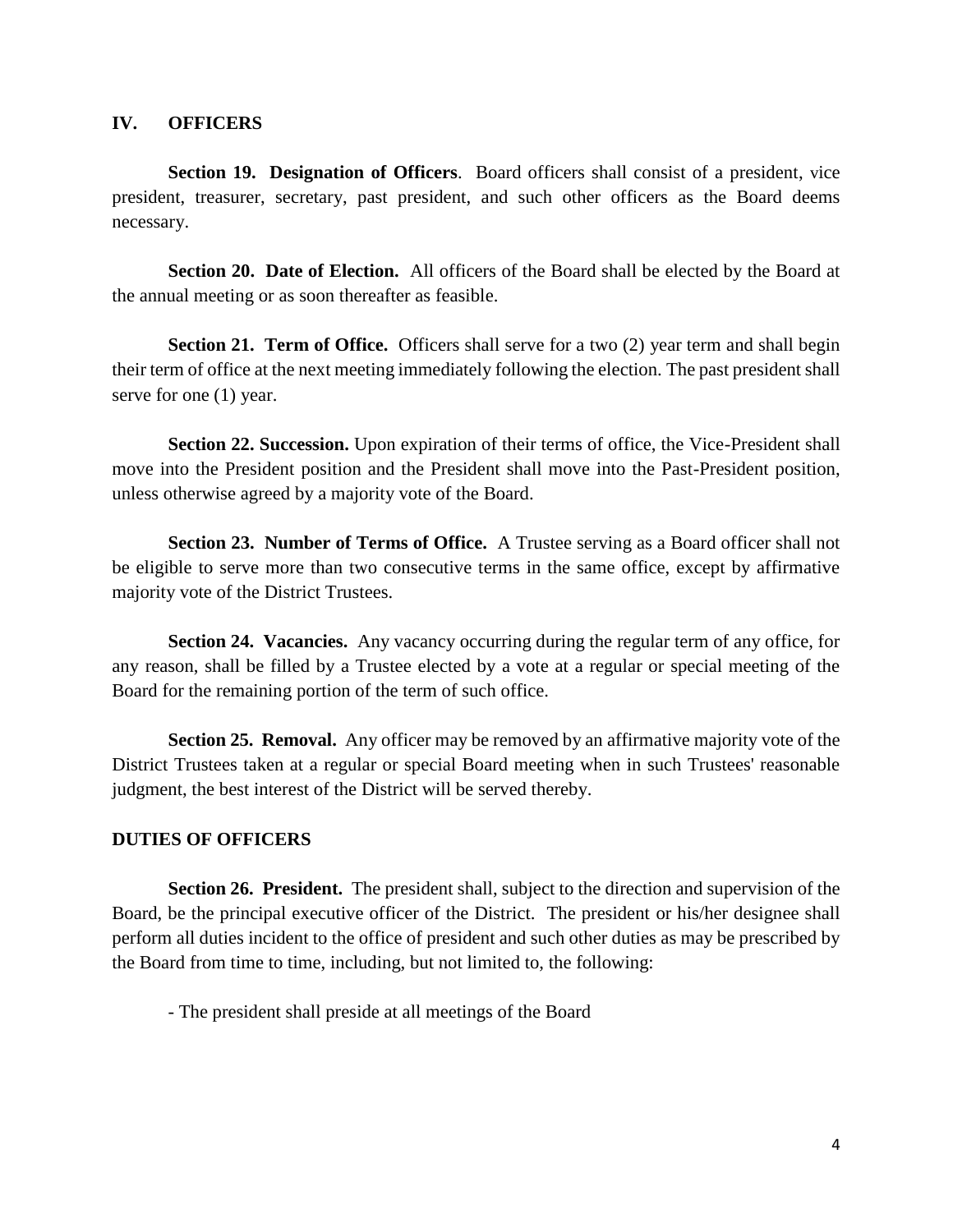- The president shall sign all leases, deeds, mortgages, contracts, or other instruments that the Board has authorized to be executed, except as delegated to the Library Director or other Trustees as appropriate.

- The president is the authorized spokesperson for the Board, unless delegated to another Trustee.

- The president or the treasurer or Library Director, shall sign all checks or warrants either by manual or facsimile signature. Administrative procedures will be followed that conform to proper accounting internal controls.

**Section 27. Vice President.** The vice president shall assist the president and shall perform such duties as may be assigned by the president or the Board. In the absence of the president, the vice president shall have the powers and perform the duties of the president.

**Section 28. Secretary.** The secretary shall oversee the keeping of the minutes of Board meetings and shall perform all other duties delegated by the Board or that may be incidental to the office of secretary, such as publishing legal notices and executing legal documents as such may be required.

**Section 29. Treasurer.** The treasurer shall be custodian of all District funds, all of which, regardless of their source, shall be deposited in an account or accounts authorized by resolution of the Board. All warrants or checks must carry the signature of the president or the signature of the treasurer or the signature of the Library Director. Administrative procedures will be followed that conform to proper accounting internal controls.

 **Section 30. Past President.** The role of the past president is to ensure continuity during governance transitions and organizational change, to help ensure the appropriate succession of officers, to support the president in his/her role, and to provide continuity to the District by providing historical context for issues. The past president is a member of the Board, with the right to vote.

### **VI. COMMITTEES**

**Section 31. Appointment and Membership.** The Board may create a committee or committees for any specific purpose, with its members appointed by the Board, or the president if such authority is delegated to the president by the Board. Committees shall be dissolved when their stated purposes have been fulfilled. A Board committee may consist of Trustees only, a mixture of Trustees and non-Trustees or wholly non-Trustees. Committees shall report to the Board and shall have no power to act for the Board.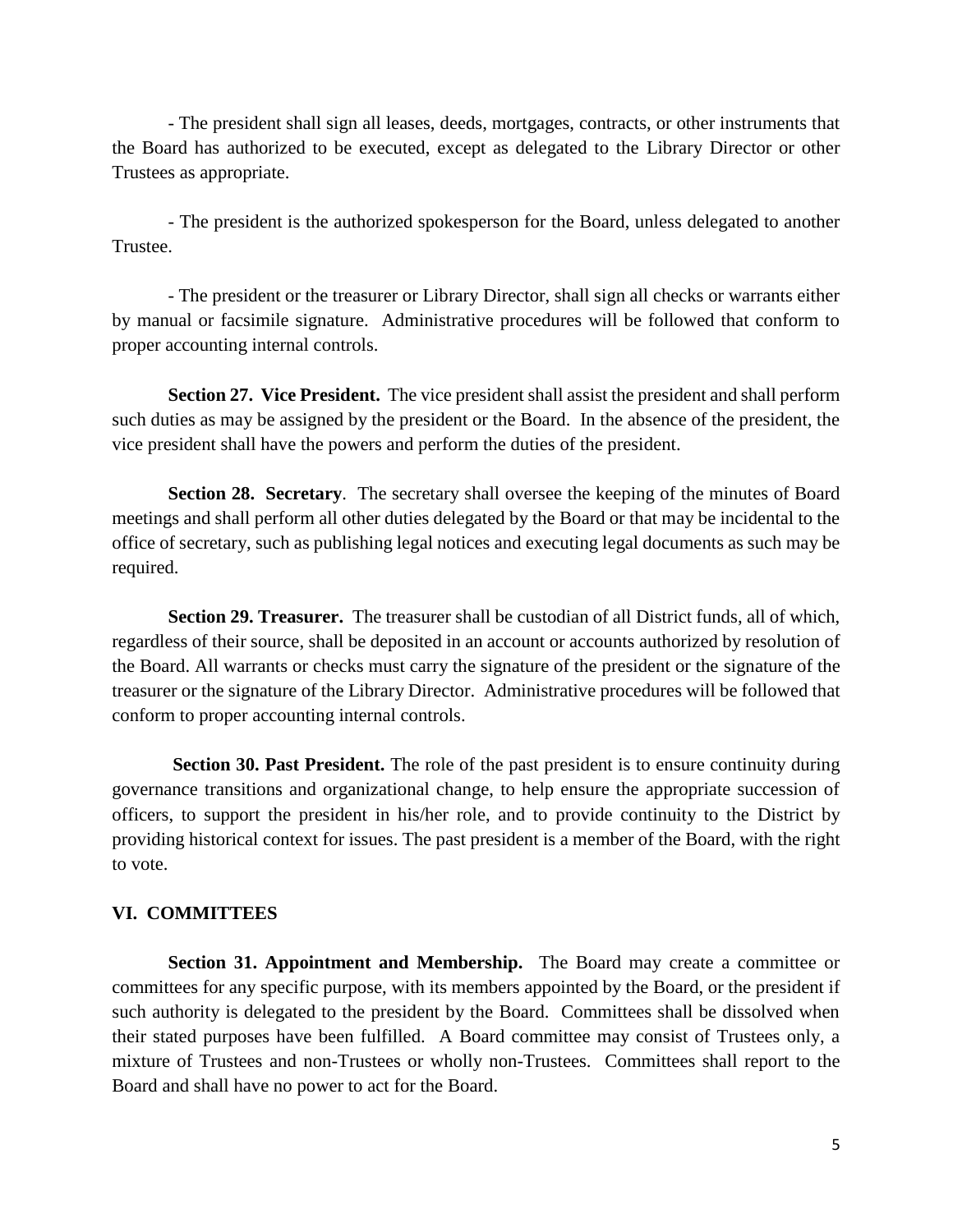#### **VII. LIBRARY DIRECTOR AND STAFF**

**Section 32. Employment of Library Director.** A Library Director will be engaged or employed by the Board to serve as the chief administrative officer of the District

**Section 33. Duties of Library Director.** The Library Director, under the supervision and direction of the Board, shall perform all duties incident to the position of Library Director including those contained in the Library Director's contract and such other duties as may be prescribed from time to time by the Board.

**Section 34. Staff.** All other District staff shall be employed by the Library Director.

### **VIII. POLICIES AND ADMINISTRATION**

**Section 35. Policy-Based Governance.** The Board shall adopt and revise administrative policies by which the Executive Director and other staff shall conduct the affairs of the District. These policies shall be available to the public.

# **X. FISCAL YEAR**

Section 36. The District's fiscal year shall begin on the first day of January of each year and shall end on December 31st of each year.

#### **XI. AMENDMENTS TO BYLAWS AND POLICIES**

**Section 37. Amendment by Vote.** Bylaws and administrative policies may be altered, amended or repealed on first reading if all Trustees are present and the vote is unanimous. If all Trustees are not present or the vote is not unanimous, the bylaw or policy change will be presented at the next regular Board meeting, when it can be added, altered, amended or repealed by a simple majority of the Board present and voting.

**Section 38. Notice of Proposed Amendment.** Notice of proposed bylaw or policy changes must be in written form (including email) and received by all Trustees at least two (2) business days prior to the first reading.

**Section 39. Automatic Amendment.** These bylaws shall at all times conform to the Colorado Library Law and other Colorado laws as such laws may be amended from time to time. Such amendments as may be necessary to affect such conformation shall be automatic and these